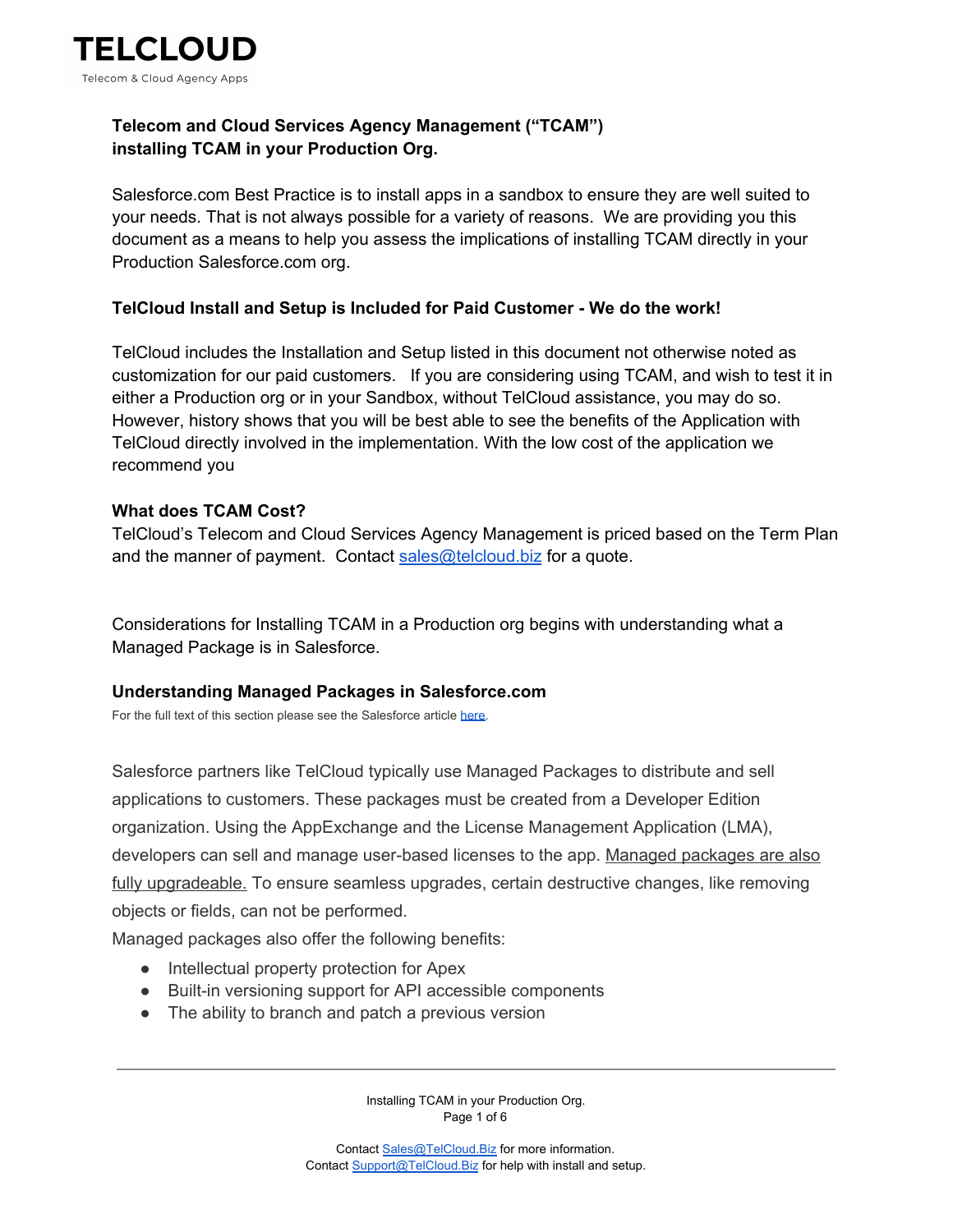

- The ability to seamlessly push patch updates to subscribers
- Unique naming of all components to ensure conflict-free installs

For these reasons and others, installation in a Production org is allowed. It is the customer's decision whether or not to install in a Sandbox or Production org.

Whether or not you are installing TCAM for a test or for actual use, we recommend you contact us to assist you with the setup and configuration of TCAM. TelCloud is ready, willing, and able to complete all of the following for you. This work is included in the License Setup Fees.

## **TCAM Installation Process**

Follow the steps listed on TelCloud's website. [Click](https://www.telcloudllc.com/install-tcam) here to load the application.

## **Install in Production Org.**

- If you install TCAM in production *for a trial*, it is recommended that you select load for admin users. This way there will be no impact on others while testing.
- If you install TCAM in production for use, it is recommended that you select load for all users. This way the work of adding rights to the app is reduced. Follow all steps below or modify as best suited to your current Salesforce.com configuration. Contact [Support@telcloud.biz](mailto:Support@telcloud.biz) for assistance.

### **TCAM Setup**

After installing the TCAM app you'll receive an email indicating it has installed successfully. After receiving the email login to your salesforce.com org.

Assign Users.

- Go to Setup / Installed Packages.
- Click on Installed Packages.

| Setup                     | Home |
|---------------------------|------|
| Q installed               |      |
| $\vee$ Apps               |      |
| $\vee$ Packaging          |      |
| <b>Installed Packages</b> |      |
| <b>Feature Settings</b>   |      |

● You'll see a screen like this.

P

| <b>SETUP</b><br>88    | <b>Installed Packages</b> |                                                                           |
|-----------------------|---------------------------|---------------------------------------------------------------------------|
|                       | <b>Description</b>        | in your Production Org.<br>ige 2 of 6                                     |
| Uninstall             | 53                        | oud. Biz for more information.<br>I. Biz for help with install and setup. |
| Uninstall   Configure |                           |                                                                           |
| <b>Uninstall</b>      |                           |                                                                           |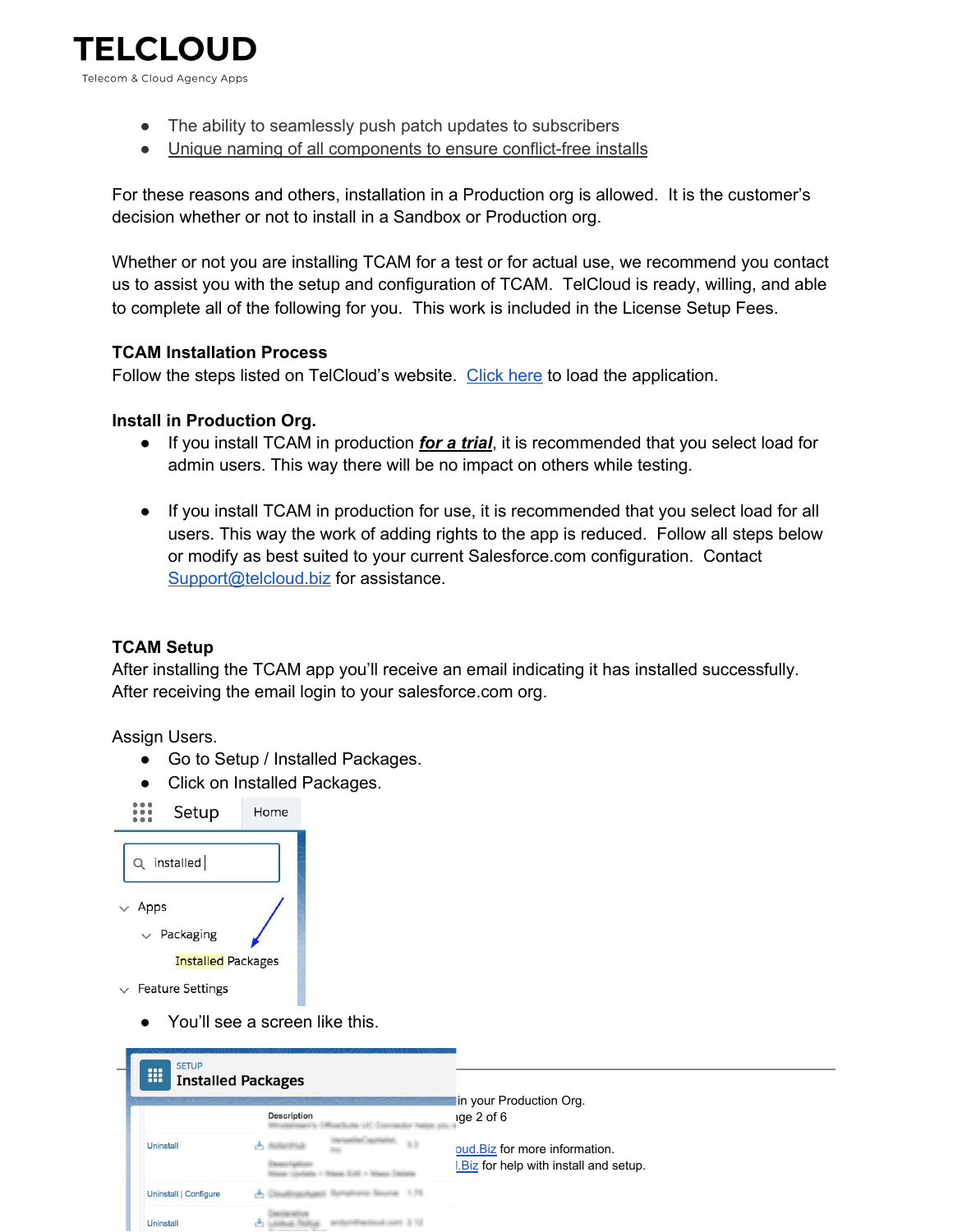

- Click the Add Users button
- Select the Users to add. A license is applied to each user selected.

#### **Add one or more Permission Sets**

If this is a test setup begin with the Admin Permission Set only

- Admin Create a permission set for Admins called "TCAM Admin". Give it rights to everything in TCAM.
- Other Permission Sets are addressed below.

### **Set up of TCAM Commissions**

TelCloud will set up the page layouts, functions, set account and opportunity record types, add the test suppliers, test agents, and test commission levels and rates. These and other commissioning capabilities will then be applied to the users with the appropriate TCAM permission set.

#### **Setup of TelCloud Quoting**

Typically the first process TelCloud customers want to be implemented is Commission processing. Quoting is a set-up intensive process. We recommend that you do this after the setup of the rest of the TCAM Commissions App is completed prior to setting up TelCloud Quoting.

As an overview only: TelCloud Quoting requires the setup of the following additional Custom Objects.

- Suppliers creates the reference to allow selection of the supplier in the Quoting Process. (Lookup to the Supplier Account record).
- Offerings List the product information that is included in the Supplier Quote Request. (Lookup to Suppliers object record. Lookup to the Supplier's Contact record.)
- Offerings Junction Created=s a direct relationship between a Parent offering the child offering. This allows the insertion of add-on items automatically into the Supplier Quote Request.

| <b>SETUP</b><br>▦<br><b>Package Manager</b>                            |                                              |  |  |  |                  |              |                                       |  |
|------------------------------------------------------------------------|----------------------------------------------|--|--|--|------------------|--------------|---------------------------------------|--|
| <b>Package Details</b><br>TelCloud Telecom and Cloud Agency Management |                                              |  |  |  |                  |              |                                       |  |
| <b>Back to Previous Page</b>                                           |                                              |  |  |  |                  |              |                                       |  |
| Package Name                                                           | TelCloud Telecom and Cloud Agency Management |  |  |  | Publisher        |              | <b>TCAM Development</b>               |  |
| <b>Status</b>                                                          | Active                                       |  |  |  | Allowed Licenses | 10           |                                       |  |
| <b>Expiration Date</b>                                                 | Does not Expire                              |  |  |  | Used Licenses    | $\mathbf{3}$ |                                       |  |
|                                                                        |                                              |  |  |  |                  |              | A B C D E F G H I J K L M N O P Q R : |  |

Installing TCAM in your Production Org. Page 3 of 6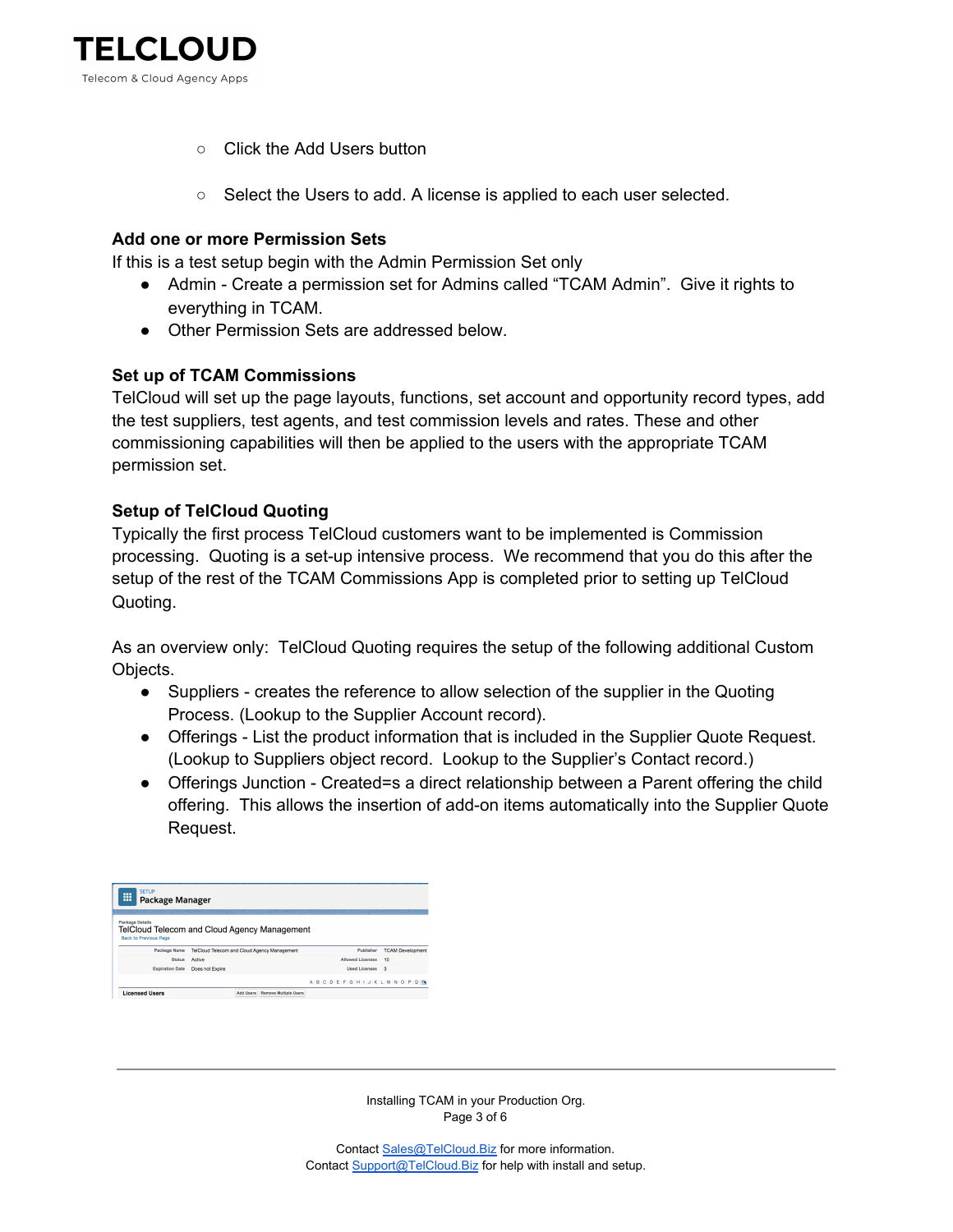

# **TCAM Implementation** Steps

TelCloud will do all of the following for you:

- Create all Page Layouts and apply them by user type, profile and/or permission set.
- Setup Supplier, Agent/Partner, Master Agent, and Customer account records by Record Type.
- Update the Opportunity layout to conform to commission processing requirements.
- Create Commission Levels and rates and assign them to the Agents/Partners.
- Add any custom naming you wish to identify the various Commission Levels and Rates needed and ensure the correlation between the Commission Level and Rates object, the Opportunity, and the Agent/Partner Account record.
- Add your suppliers in the Supplier record type.
- Add your Agents to the Agent account record type.
- Apply the correct Commission Levels to the Agents.
- Setup the Commissions Due and Bank reconciliation function that validates your supplier deposits versus what is reported in their commission import reports.
- Set up the Assets records for tracking the product and service inventory related to each account and opportunity.
- Setup Case records

# **Optional Set-Up Item**

Optionally, you may set up the Supplier/Master Agent object. It is not needed for Commission processing and/or reporting.

- Setting up the Supplier /Master Agent object associates a supplier's product types with opportunities to allow granular a level of supplier commission payment validation.
	- Note: The creation of Business Processes, Flows, Workflows, Apex Triggers, Apex Classes, Visualforce, Actions or any other customer-specific method to attain the commission validation offered by this object is done as a customization and is not a part of the TCAM setup fee.

Leaving the optional setup mentioned above, the time-frame from loading to full usability is typically about a week. Again, we do this for you. It's part of the install charge.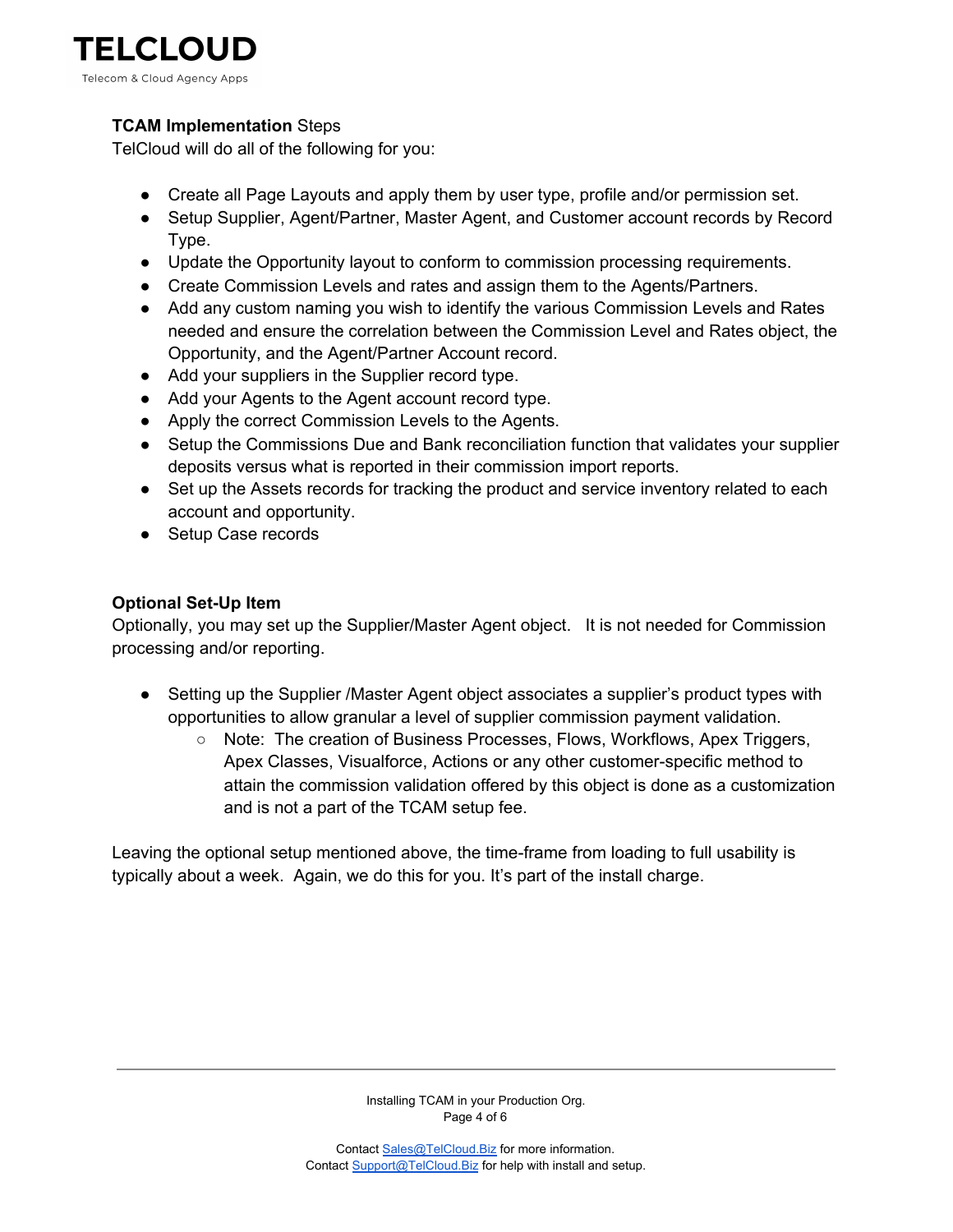

## **Release to Users**

To extend the application to your users, apply the appropriate TCAM Permission set to users needing access to the application.

It is a good idea to clone the initial TCAM Permission set and save it in one or more Permission Set variations. But you do not need to do this. All users can get access to some or all by their User Profile or other existing Permission sets that can be modified to allow access.

- You may want the initial Permission Set which has full access to everything to be applicable to Users who are management and/or admins.
- A second Permission set could be for Sales Reps so they have read/write access to the fields on objects that may relate to commissions.
- Another Permission Set could be for the Commission team granting them access to commission fields but not other objects and fields the Sales People use.
- And so on...

Here is an example comparing the Permissions for a Salesperson and a Commission Team member.

- The Opportunity fields Split Method, Compensation Levels and Rates, Agent or Rep Company, and Agent or Rep Contact are fields logically completed by the Sales Person or automatically by a Business Process or Flow, during the sale process.
	- Access to these fields would be dictated by the Sales Person Permission Set.
	- The salesperson may not need access to the more detailed Commission fields on the Opportunity.
- The Commission Team Permission set would let them see the fields they need but not sales-related fields of no concern to the Commission team member.

Once you define the Permissions you apply them to the Users they relate to. It's then fully implemented.

# **What if you decide Not to use TCAM after your trial?**

If you're not pleased then you have no further liability. If TelCloud has done the install and setup for you, that fee is not refundable. Any charges paid for License fees paid will be refunded for the remaining period of the term.